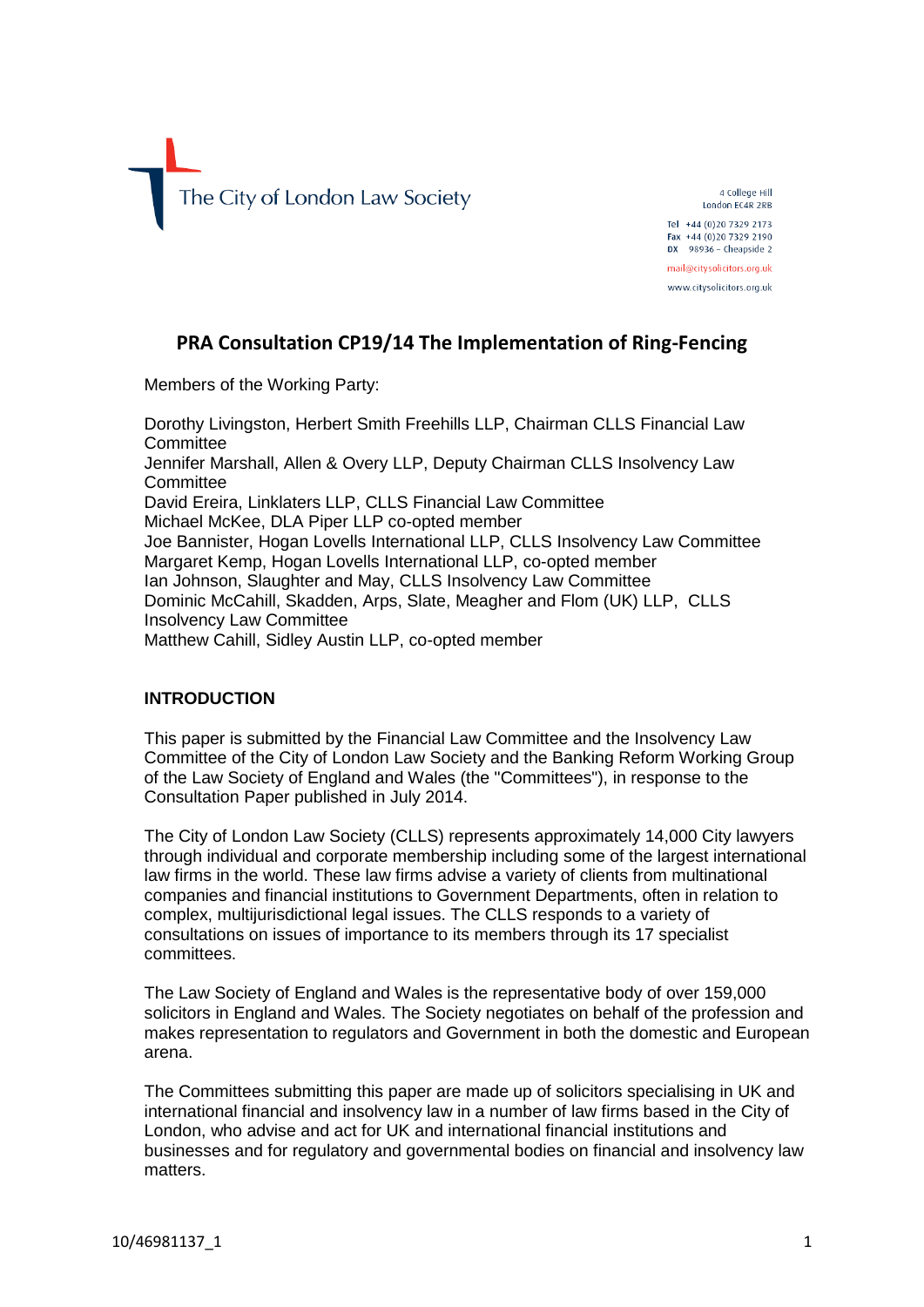### **1. OVERVIEW**

- 1.1 We note that the language of the continuity objectives in relation to ring-fencing refers only to the UK and do not contain any contexting language. We refer you to the FMLC paper of February 2013 (available on the FMLC Website [and annexed to this submission]) at paras 2.1-2.9 inclusive commenting on this language before the legislation was enacted. This raised a concern that the continuity objectives set out at Box 1 of the Consultation Paper may indirectly discriminate against nationals of other Member States in breach of Article 18 of the Treaty for the Functioning of the European Union (TFEU), which is binding on the UK and affects both scope and validity of UK legislation (including primary legislation) and the actions of UK Government bodies and regulatory authorities. It gave examples of possible discrimination arising from following the objectives without regard to the consequences for nationals of other Member States as compared with those for UK nationals. However, no changes were made in the light of this concern.
- 1.2 This concern is reinforced in that the proposed EU legislation in the same area, (Draft Regulation on structural measures improving the resilience of EU credit institutions) states its objectives, which are more broadly framed in terms of preventing financial stress or the failure of large, complex and interconnected entities) by reference to "the financial system", without reference to any particular EU country. This Regulation, if passed, will also be binding on and in the UK generally, even if certain UK banks are not obliged to comply with certain of its requirements by reason of their being given an individual exemption. This will depend on existing UK legislation being accepted by the EU Commission as meeting certain criteria.
- 1.3 Where there is doubt about compatibility of UK legislation with EU law, the UK courts and authorities have a duty to give effect to the UK legislation consistently with EU law, so far as they practically can, and, if this is not possible, to apply EU law as an over-ride.
- 1.4 We would suggest that the PRA acknowledges the impact of Article 18 and publicly states that in pursuing its statutory continuity objectives it will be mindful of the UK's EU obligations and its duty to interpret, and act in carrying out, these objectives in a way compatible with EU law, including Article 18 on non-discrimination and other EU duties binding on the UK, such as under Title IV of the TFEU on the free movement of persons, services and capital.

### **2. LEGAL STRUCTURE**

- 2.1 We welcome the common sense of much of the approach outlined by the PRA, in particular the acceptance that a ring-fenced bank will need to have subsidiaries itself and to operate with its own sub-group, although there will be limitations on what subsidiaries within that sub-group can do.
- 2.2 We believe, however, that there are certain areas for which exceptions from the normal rule may be needed, in particular with regard to excluded or prohibited activities.
- 2.3 An example is the question of insurance. Ring-fenced banks will clearly need to have a range of insurance for their own benefit (eg property, public liability etc). Many groups,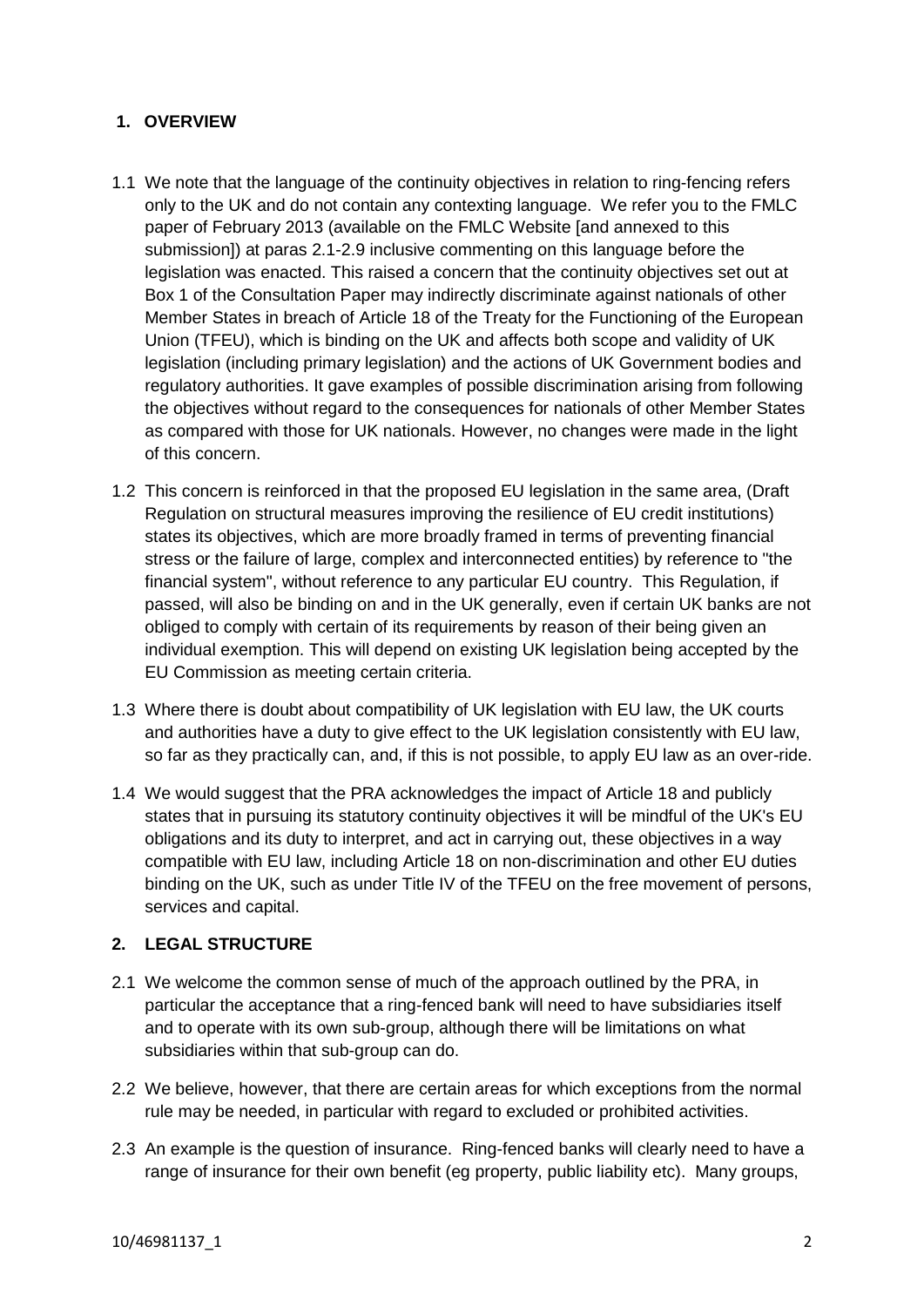including banking groups use "captive" insurers to provide at least some of these services, which is effectively a form of funded self-insurance. For historic tax reasons, many of these captive insurers may be located outside the EU.

- 2.4 We recommend that the PRA carries out a study to determine what captive insurance arrangements a ring-fenced bank may have, whether separately or as part of wider group arrangements and then promulgate specific guidance and an appropriate amendment to Paragraph 3 of the draft supervisory statement on legal structure: we would not think that there could be any objection in principle to the use of captive insurance arrangements by ring-fenced banks or that there would necessarily be benefits in forcing them to only have captive insurance arrangements where the captive is established within the EU and/or is entirely independent of other parts of the group to which the ring-fenced bank belongs.
- 2.5 Though this may not affect corporate structure, and it is already contemplated that a ring-fenced bank may have a subsidiary which employs its workforce, we note that group pension arrangements are extremely difficult to disentangle without adverse financial consequences and it will be important to ensure that members of a group containing a ring-fenced bank are not placed at a disadvantage (whichever side of the fence they lie) as a result of enforced splitting of pension arrangements. Again this should be studied and guidance given.

### **3. GOVERNANCE**

- 3.1 Again we welcome the indication that ring-fenced banks can operate their own subgroup structure and that proposals in this section as appropriate relate to that sub-group not just to the ring-fenced bank as a legal entity.
- 3.2 We think it would be helpful to clarify further that "other group members" throughout refers to entities that are parents or sibling companies of the ring-fenced bank (or of the holding company of the ring-fenced bank if it has a sub-holding company as the head of the ring-fenced sub-group) or subsidiaries of such entities and excludes subsidiaries within the ring-fenced sub-group itself. Indeed, much of what is said should be with reference to a "ring-fenced body sub-group" and not the ring-fenced body as a legal entity. We do not see reliance on subsidiaries as being a particular issue for resolution as these are under the control of the ring-fenced body (or any special administrator).
- 3.3 Again it is not clear that this dichotomy is fully recognised in the draft Ring-Fenced Bodies Instrument, which does not define either "ring-fenced body" or "group" or "subgroup". While some of these definitions may be elsewhere and we note the intention to have a further consultation on what constitutes membership of "a ring-fenced body subgroup", we would suggest that there needs throughout the Instrument to be an exclusion from the definition of "group" of companies that are part of a ring-fenced body subgroup. In addition we recommend that definitions of "group" and of "ring-fenced body" are added, even if they repeat or refer to definitions elsewhere, so as to improve clarity and ease of application of the rules in the Instrument.
- 3.4 The PRA recognises that there will be times when a ring-fenced body will need to share resources with the wider group, but it is not clear how the HR policy rules discussed at 3.32 are to be interpreted consistently with this recognition. Further guidance will be